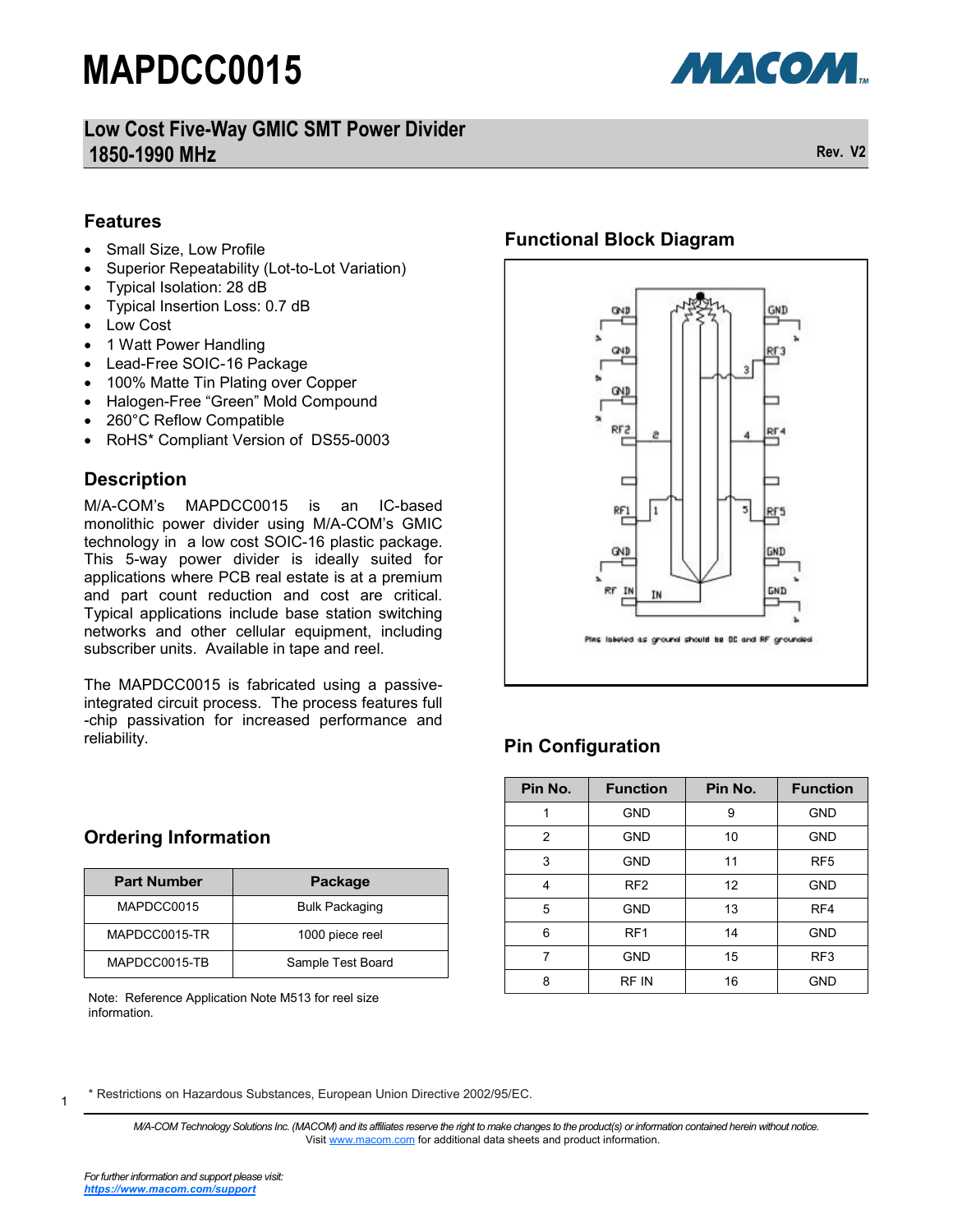## **Low Cost Five-Way GMIC SMT Power Divider 1850-1990 MHz Rev. V2**

### **Electrical Specifications:**  $T_A = 25^\circ \text{C}$ ,  $Z_0 = 50 \Omega$

| <b>Parameter</b>              | <b>Units</b> | <b>Min</b> | <b>Typ</b> | <b>Max</b> |
|-------------------------------|--------------|------------|------------|------------|
| Above 7.0dB<br>Insertion Loss | dB           |            | 0.7        | 1.2        |
| Isolation                     | dB           | 21         | 28         |            |
| <b>VSWR</b><br>Input          |              |            | 1.5:1      | 1.6:1      |
| <b>VSWR</b><br>Output         |              |            | 1.2:1      | 1.5:1      |
| Amplitude Balance             | dB           |            | 0.2        | 0.5        |
| <b>Phase Balance</b>          | $\circ$      |            | 6          | 12         |

## **Absolute Maximum Ratings 1,2**

| <b>Parameter</b>             | <b>Absolute Maximum</b>              |  |  |
|------------------------------|--------------------------------------|--|--|
| Input Power <sup>4</sup>     | 1 W CW                               |  |  |
| <b>Operating Temperature</b> | -40 $^{\circ}$ C to +85 $^{\circ}$ C |  |  |
| Storage Temperature          | $-65^{\circ}$ C to $+150^{\circ}$ C  |  |  |

1. Exceeding any one or combination of these limits may cause permanent damage to this device.

2. M/A-COM does not recommend sustained operation near these survivability limits.

3. With Internal load dissipation of 0.125 W maximum.

## **Typical Performance Curves**

#### *Insertion Loss vs. Frequency (Dashed lines show amplitude balance window)*







# **Handling Procedures**

Please observe the following precautions to avoid damage:

### **Static Sensitivity**

GMIC Circuits are sensitive to electrostatic discharge (ESD) and can be damaged by static electricity. Proper ESD control techniques should be used when handling these devices.

#### *VSWR vs. Frequency*



#### *Isolation vs. Frequency Phase Balance vs. Frequency (Relative RF1)*



*M/A-COM Technology Solutions Inc. (MACOM) and its affiliates reserve the right to make changes to the product(s) or information contained herein without notice.*  Visit [www.macom.com](http://www.macom.com/) for additional data sheets and product information.

2

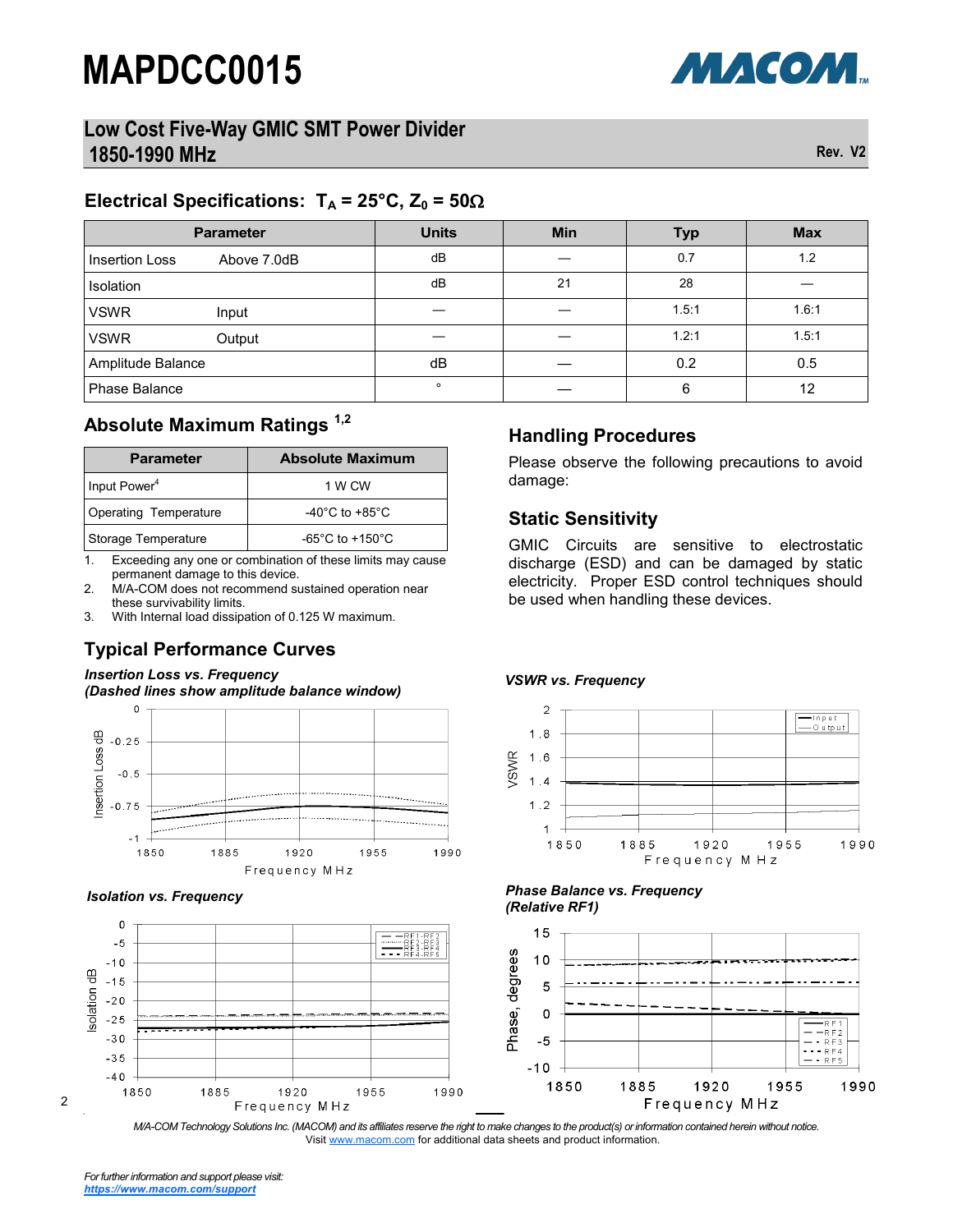

**Low Cost Five-Way GMIC SMT Power Divider 1850-1990 MHz Rev. V2**

# *Lead-Free,* **SOIC-16†**



† Reference Application Note M538 for lead-free solder reflow recommendations.

> *M/A-COM Technology Solutions Inc. (MACOM) and its affiliates reserve the right to make changes to the product(s) or information contained herein without notice.*  Visit [www.macom.com](http://www.macom.com/) for additional data sheets and product information.

3